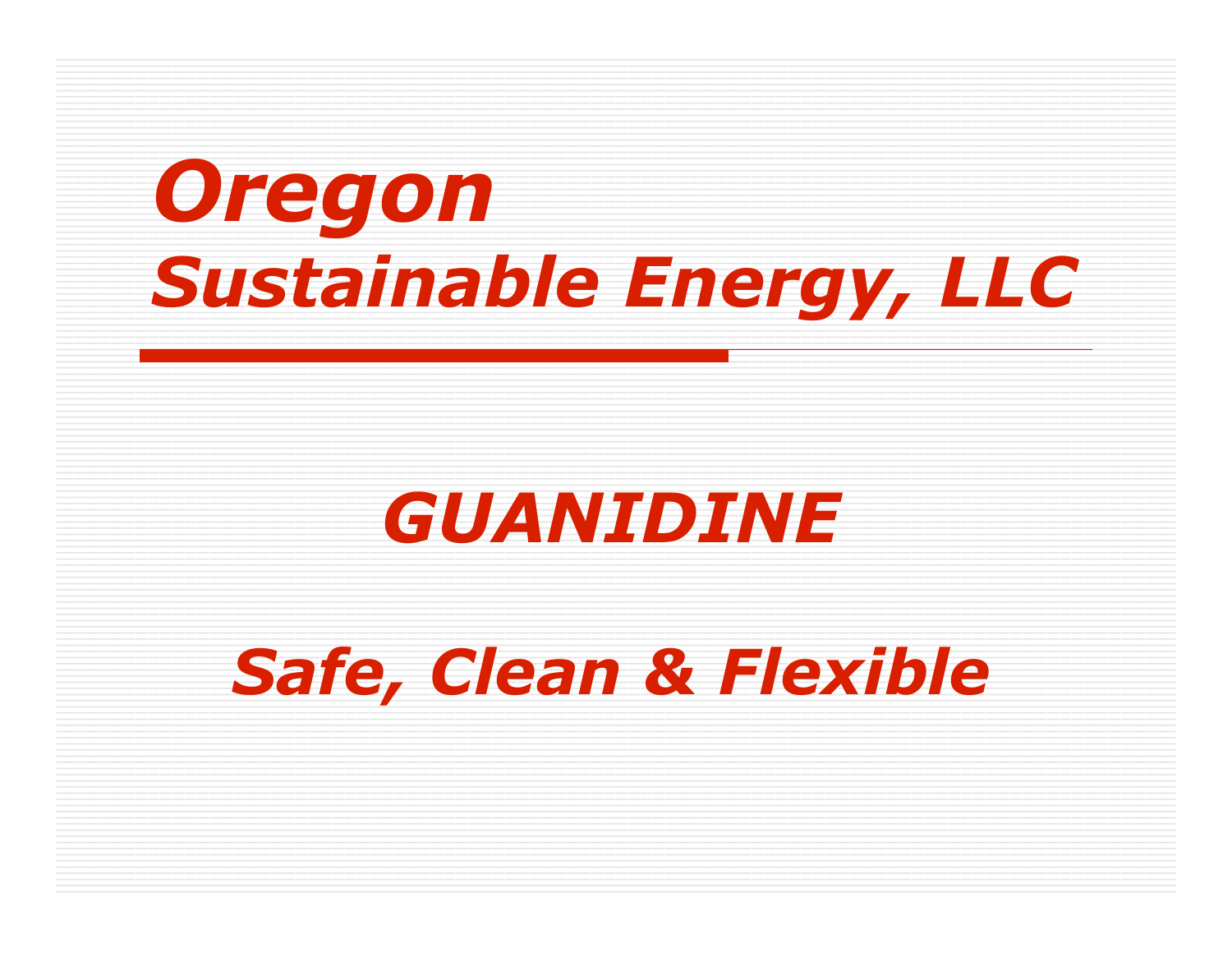#### **Albert Einstein**

**"The significant problems we face today cannot be solved at the same level of thinking we were at when we created them"**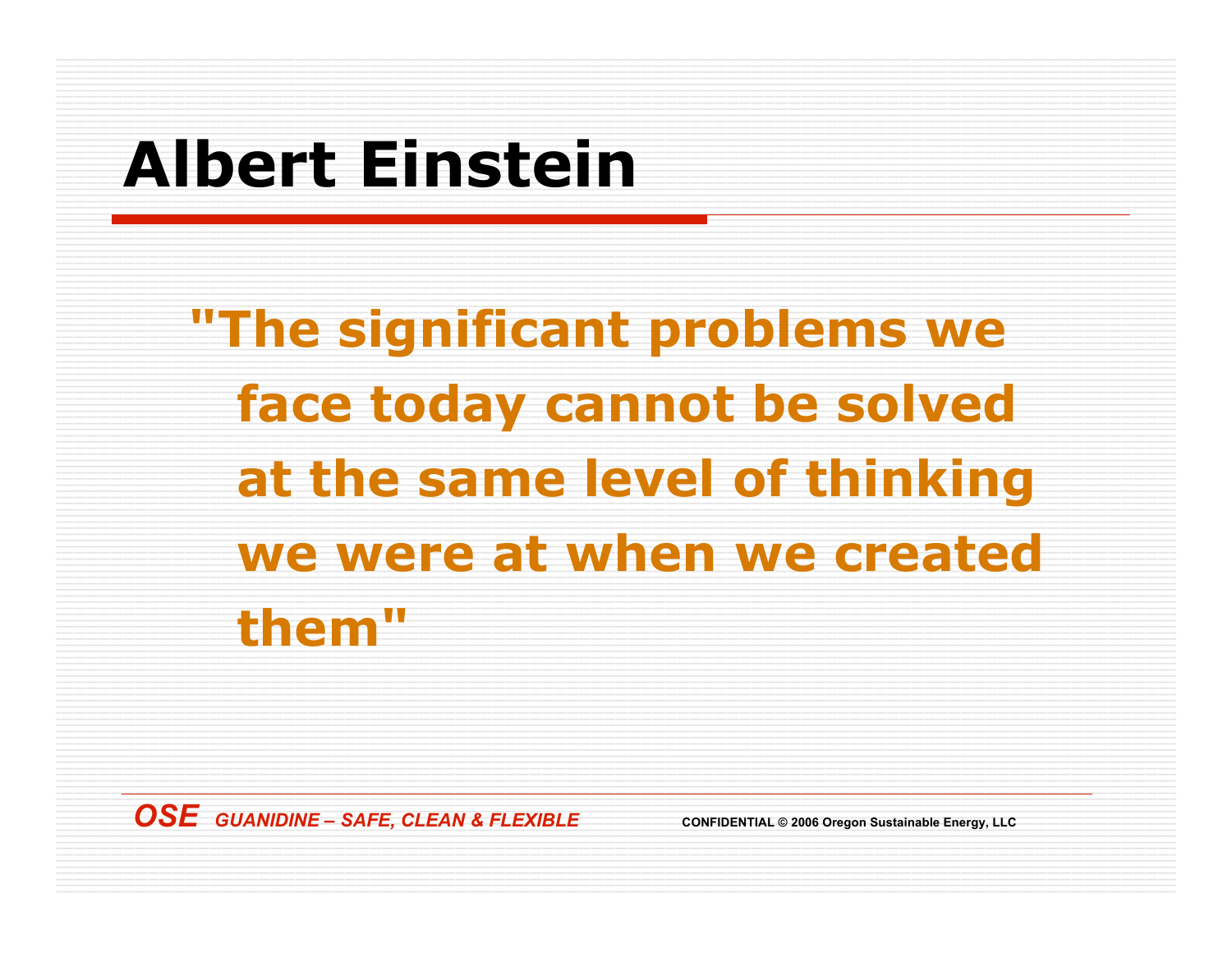#### **Properties of an Ideal Fuel**

- *High Energy-Density*
- *Safe to Handle*
- *Practical to Store & Distribute*
- *Clean & Non-polluting*
- *Flexible*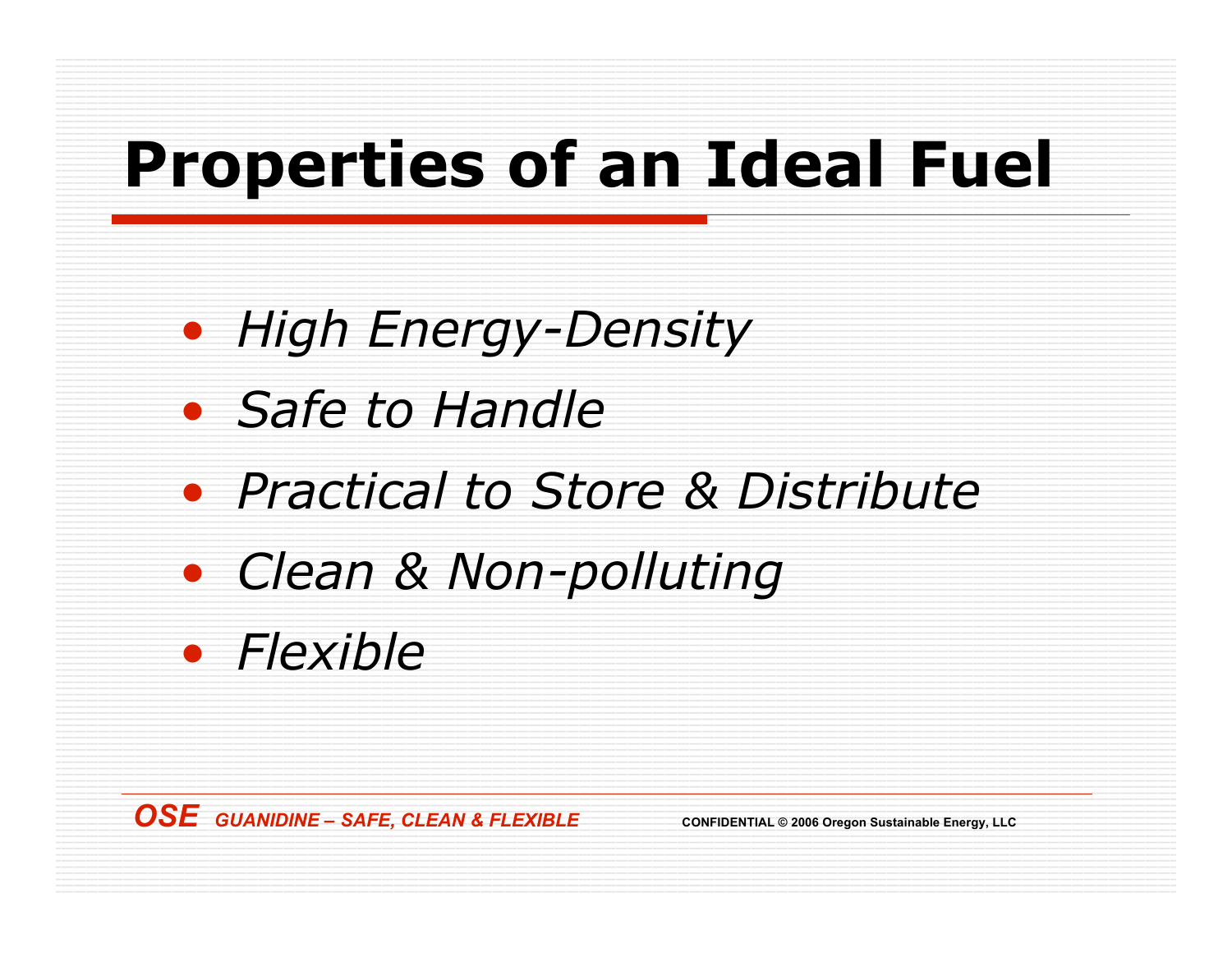#### **Best Energy Sources**

• *Often not near grid* ▶ Wind, Solar, Water, BioMass • *Transmission Losses*

 $\triangleright$  Long distances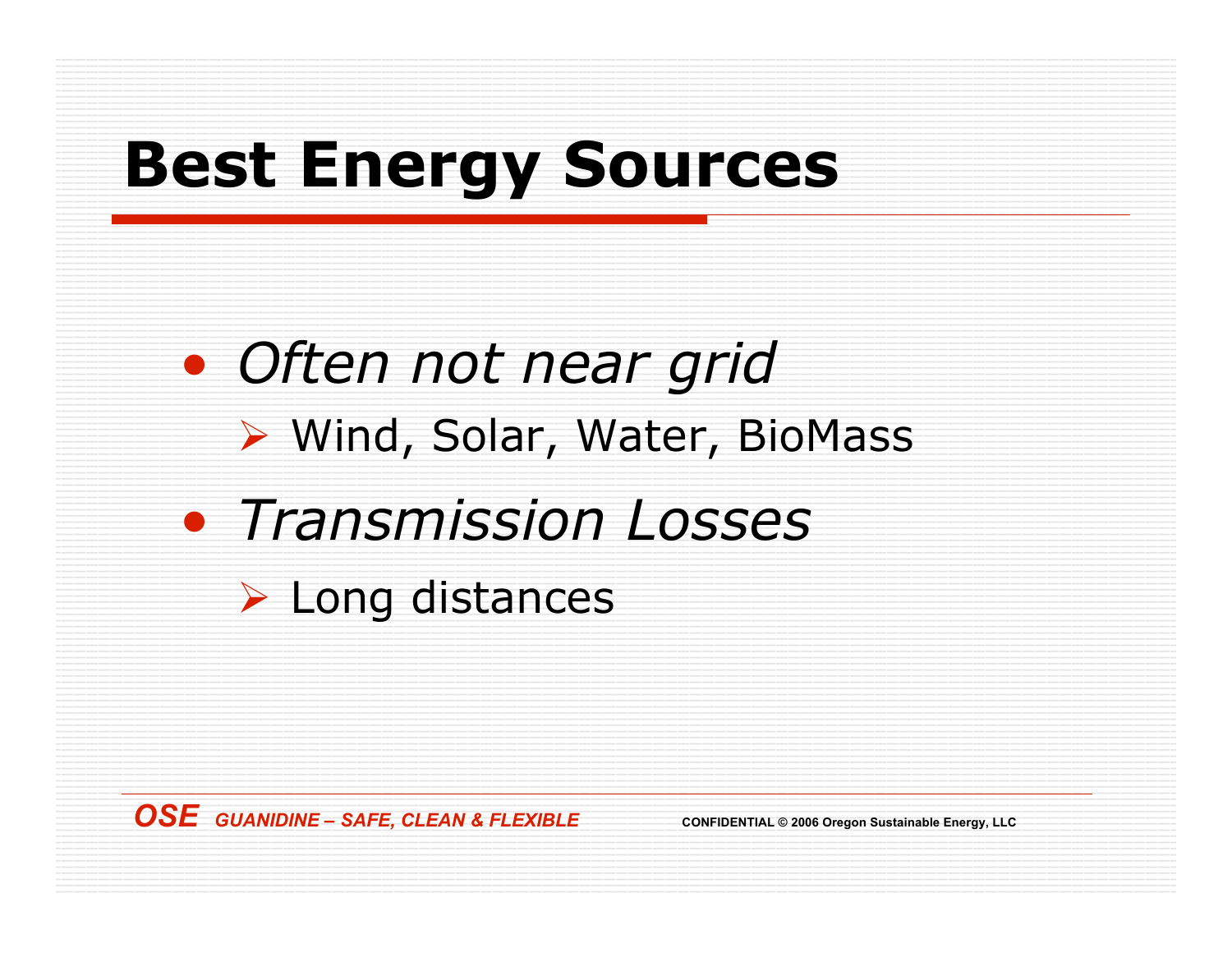#### **Ammonia Needs:**

#### *A More*

#### *Safe and Practical*

#### *Means of*

#### *Storage and Distribution*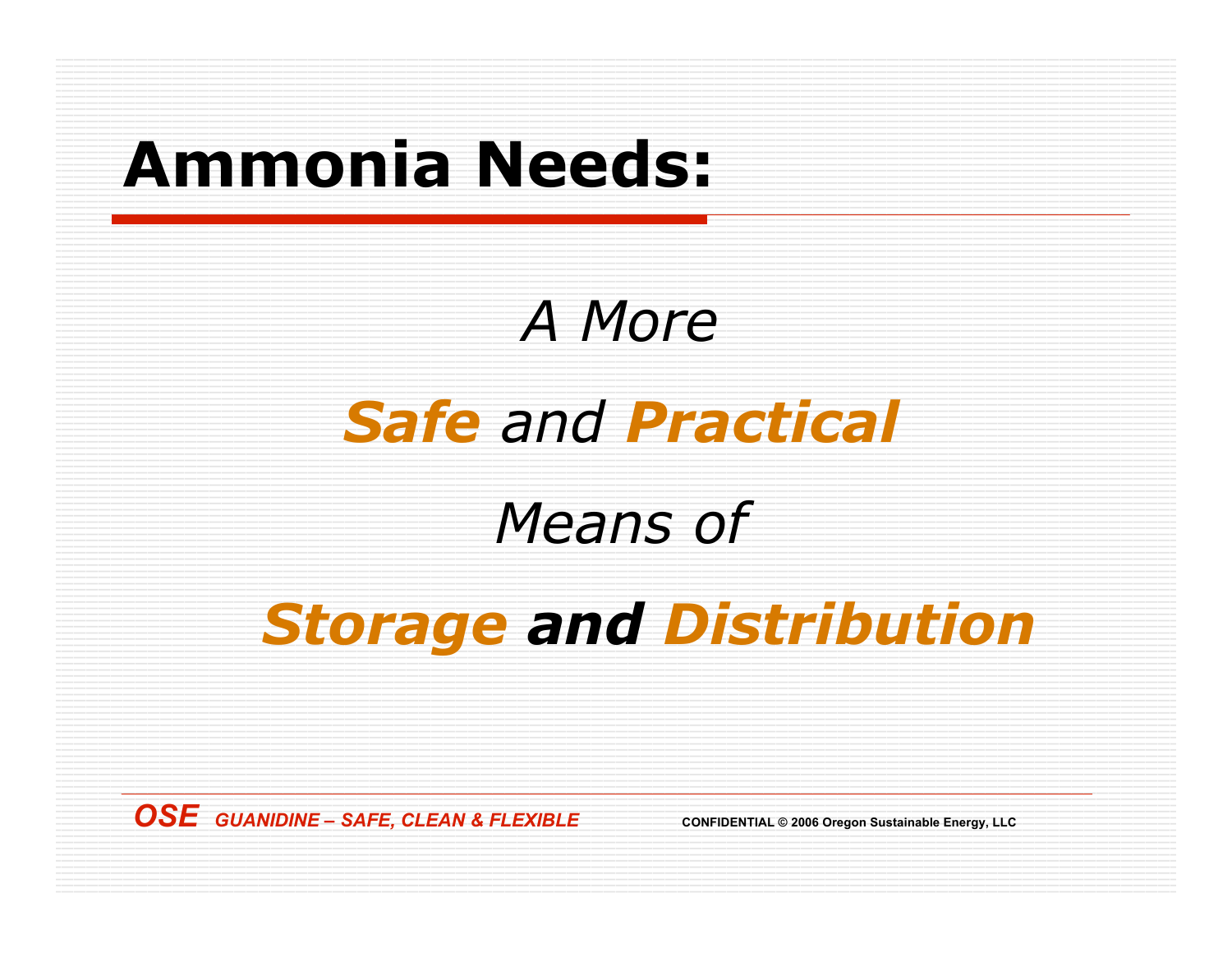#### **Ammonia is:**

• *An Excellent Fuel*  $\triangleright$  High Specific Energy  $\triangleright$  High Octane ▶ ICE Usage Easy

- *No Carbon-based Emissions*
- *A Hydrogen Carrier ?*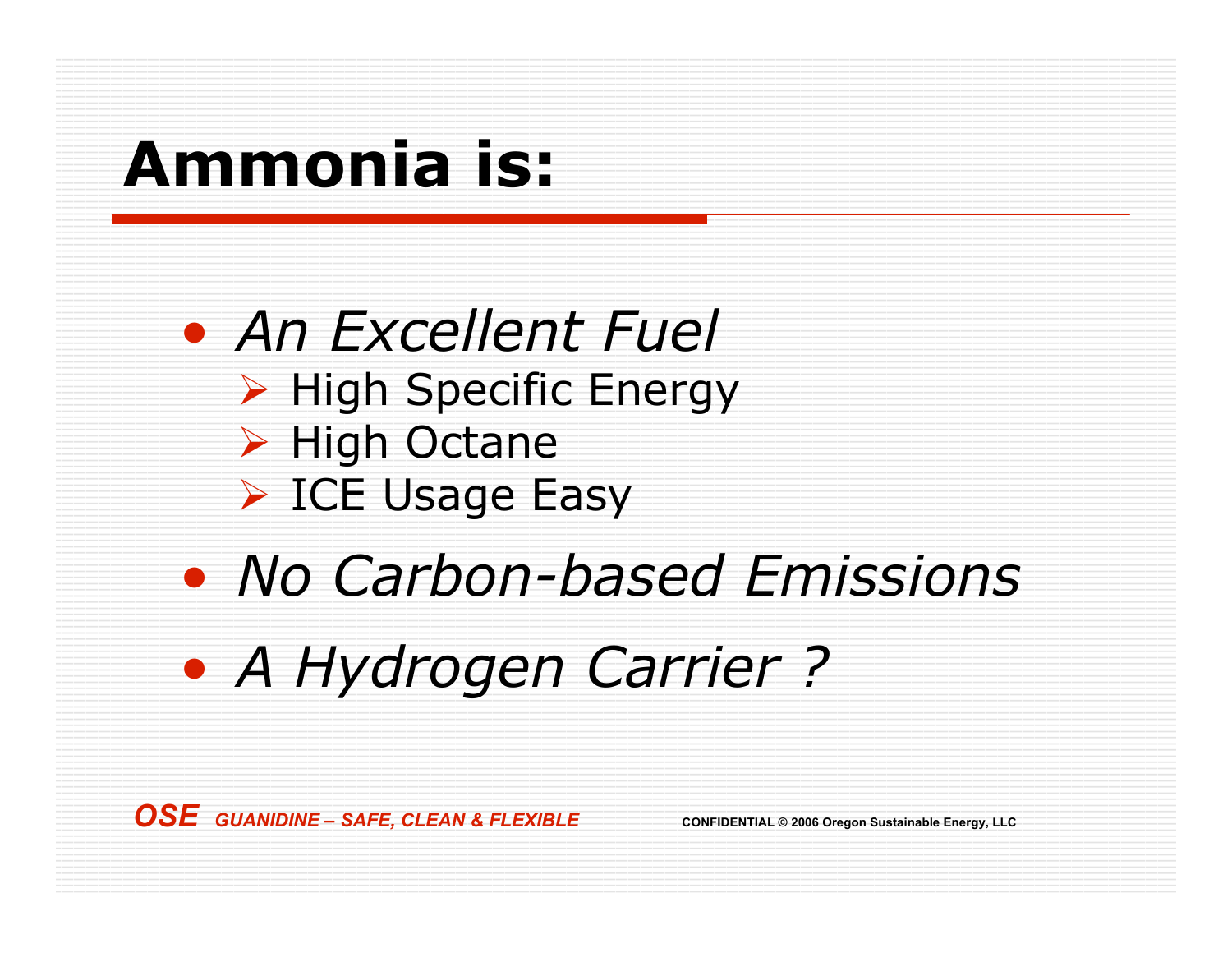#### **Ammonia:** *Fuel History*

- Rudolf Diesel 1895
	- ! *Diesel engine*
- Norsk Hydro 1934
	- ! *Hydroelectric ammonia*
- Belgium WW II
	- ! *Ammonia-fueled buses*
- US Army 1960
	- ! *Ammonia- nuclear reactors*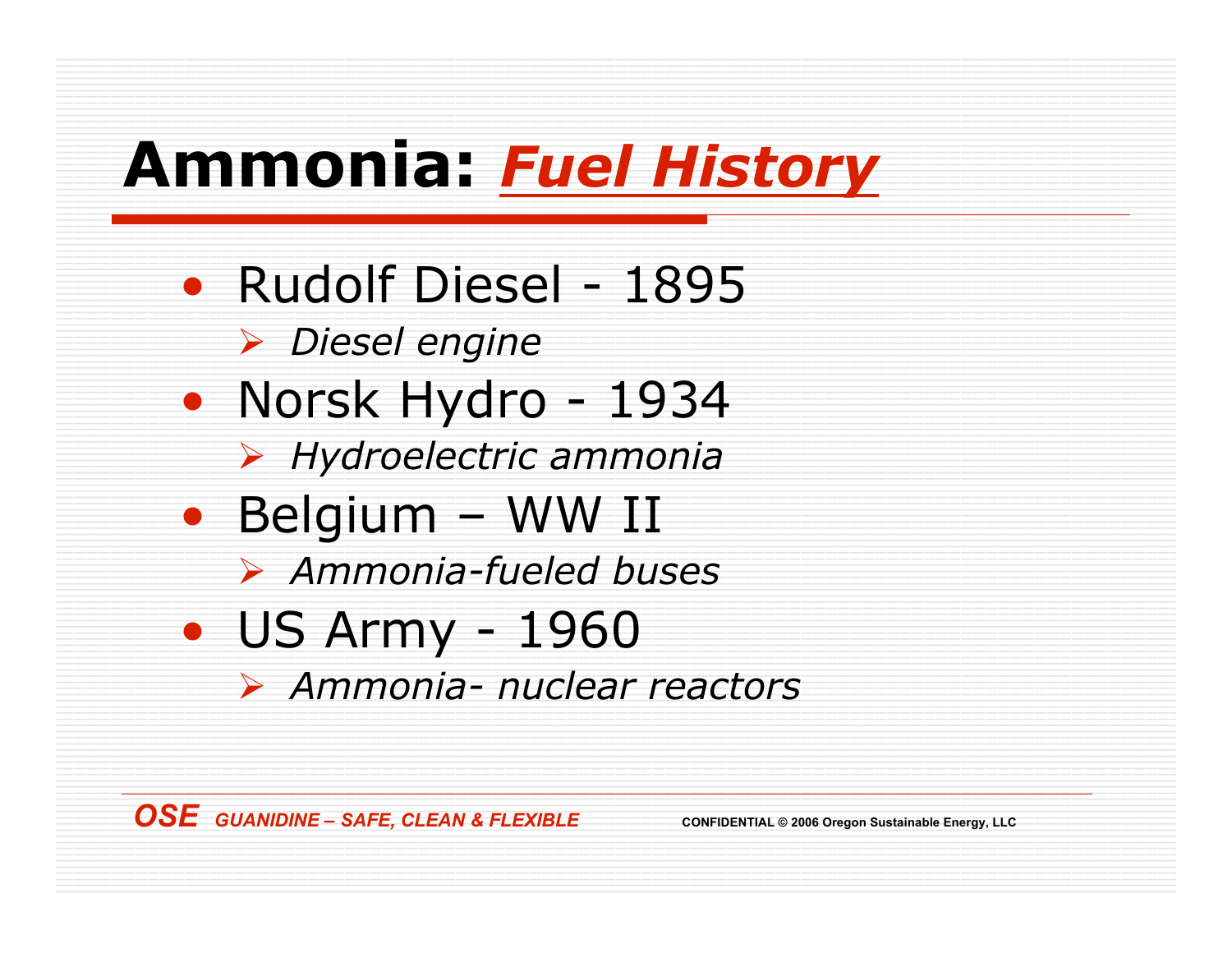#### **Ammonia Vehicle** - 1933

#### Ammonia fuelled car, Rjukan 1933



Source: "Worth a try" Research and Development in Norsk Hydro through 90 years", Oslo 1997 (page 125)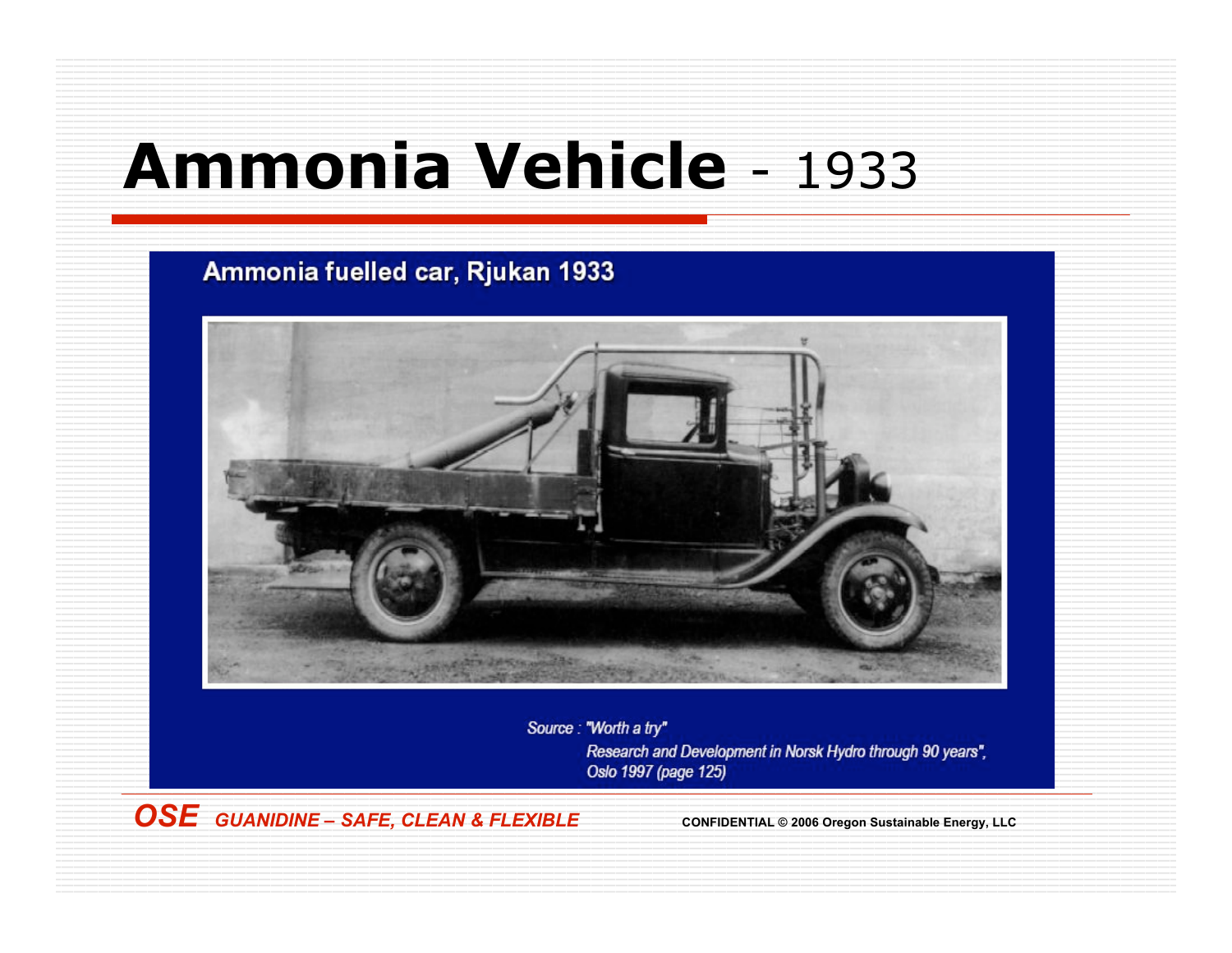# **But Ammonia is:**

- *Toxic and Corrosive* ▶ Expensive and Dangerous
- *Distribution*
	- $\triangleright$  Limited only in U.S.
- *Fertilizer Usage Risks*  $\triangleright$  Only in the U.S.
- *Ammonia Plants*
	- ▶ Urea Nearly Always (Gosnell KBR)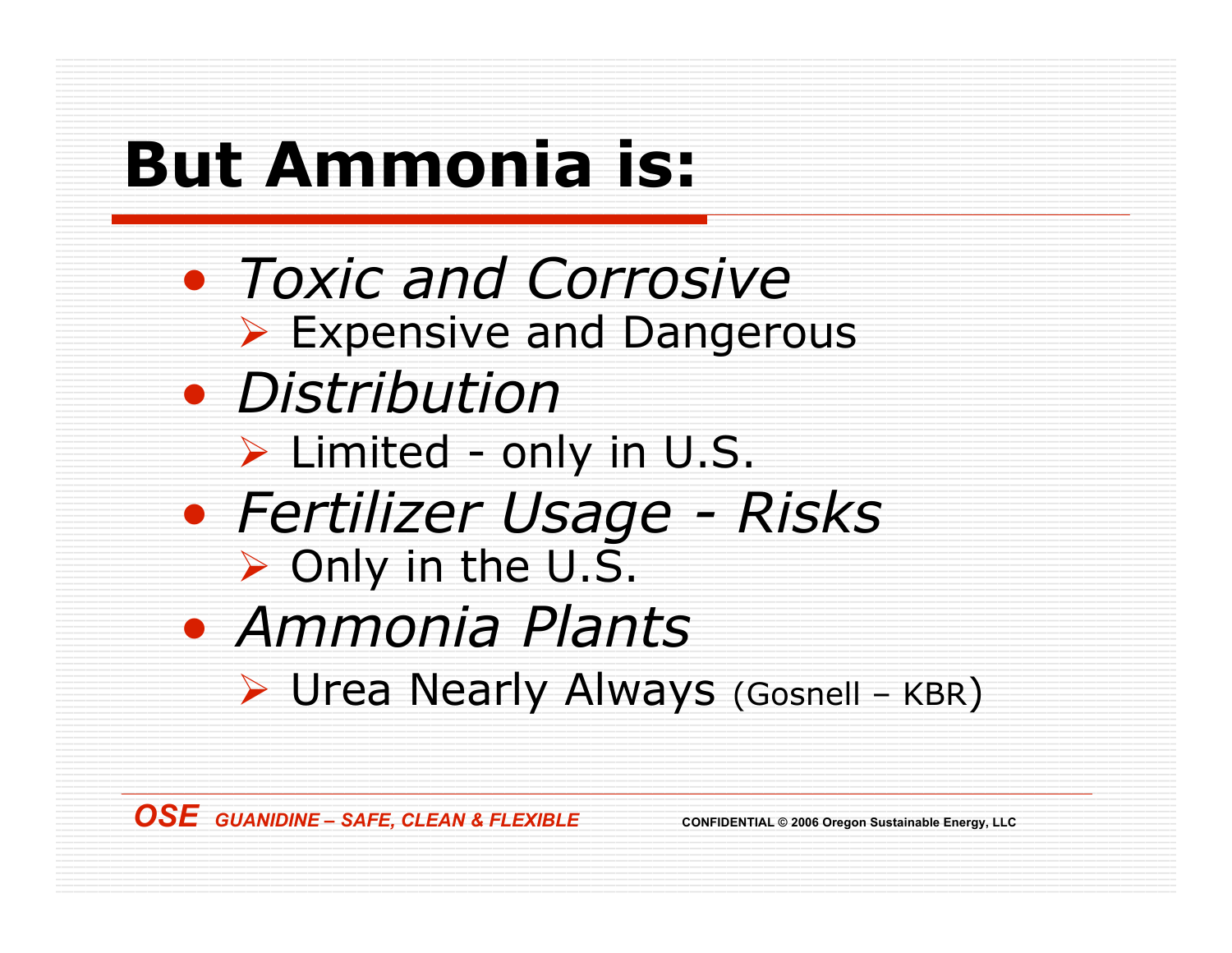#### **Major Obstacles to Use**

# • *Safety and Handling*

# • *Storage and Distribution*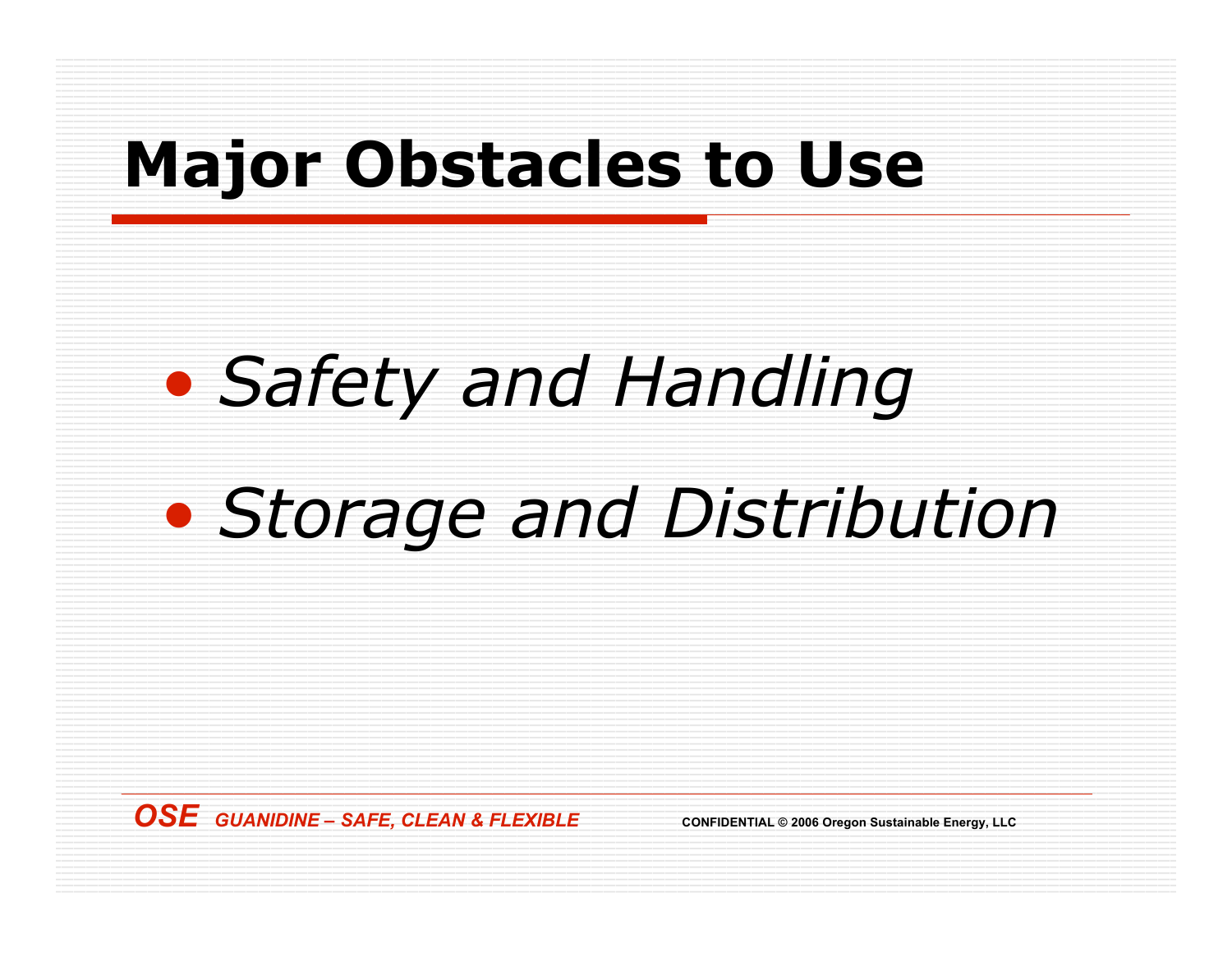#### **A Possible Solution?**

# *Guanidine*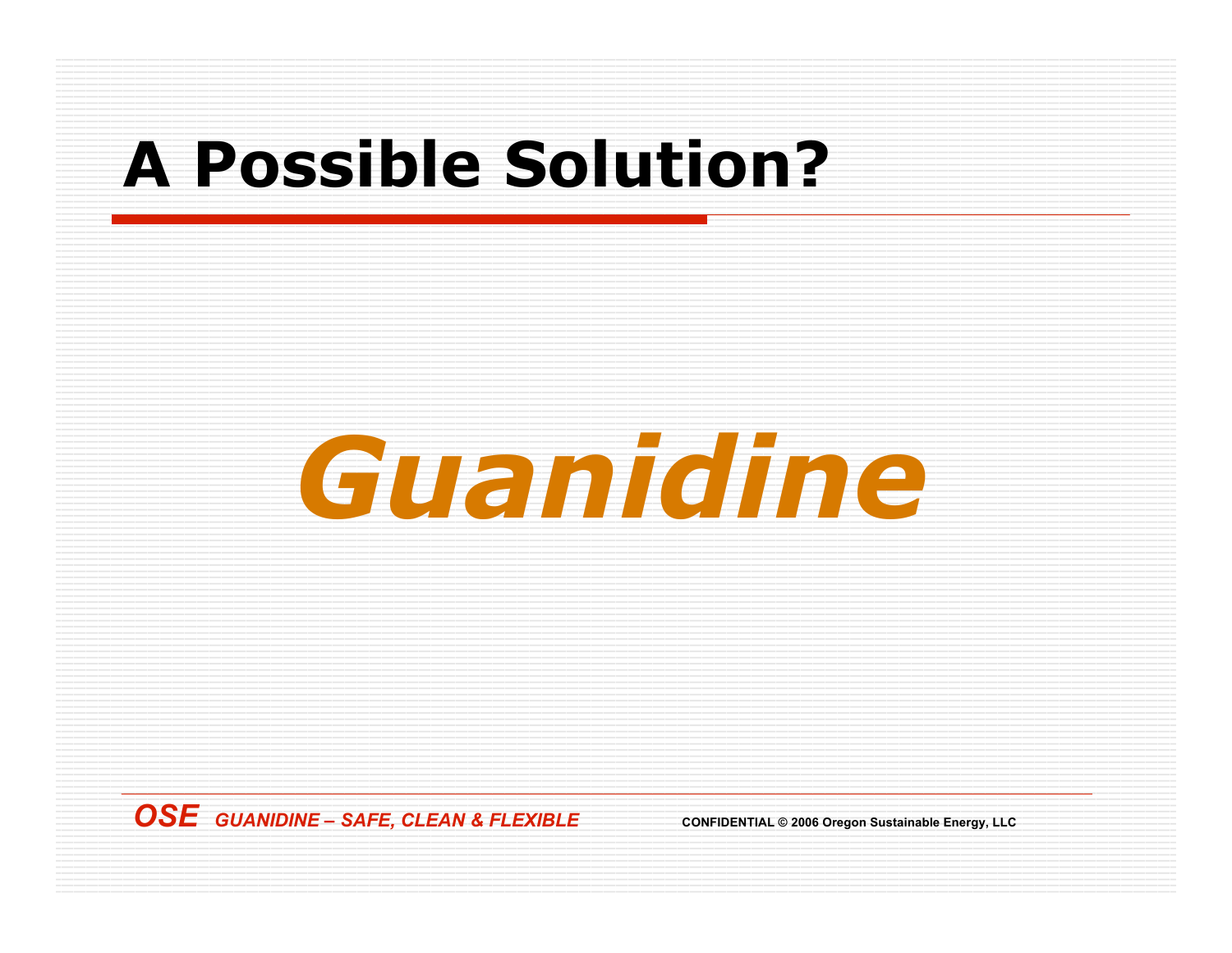#### **Safe**

• A Solid material ! *Melting Point* 122° F • Non-explosive • Low toxicity • Low flammability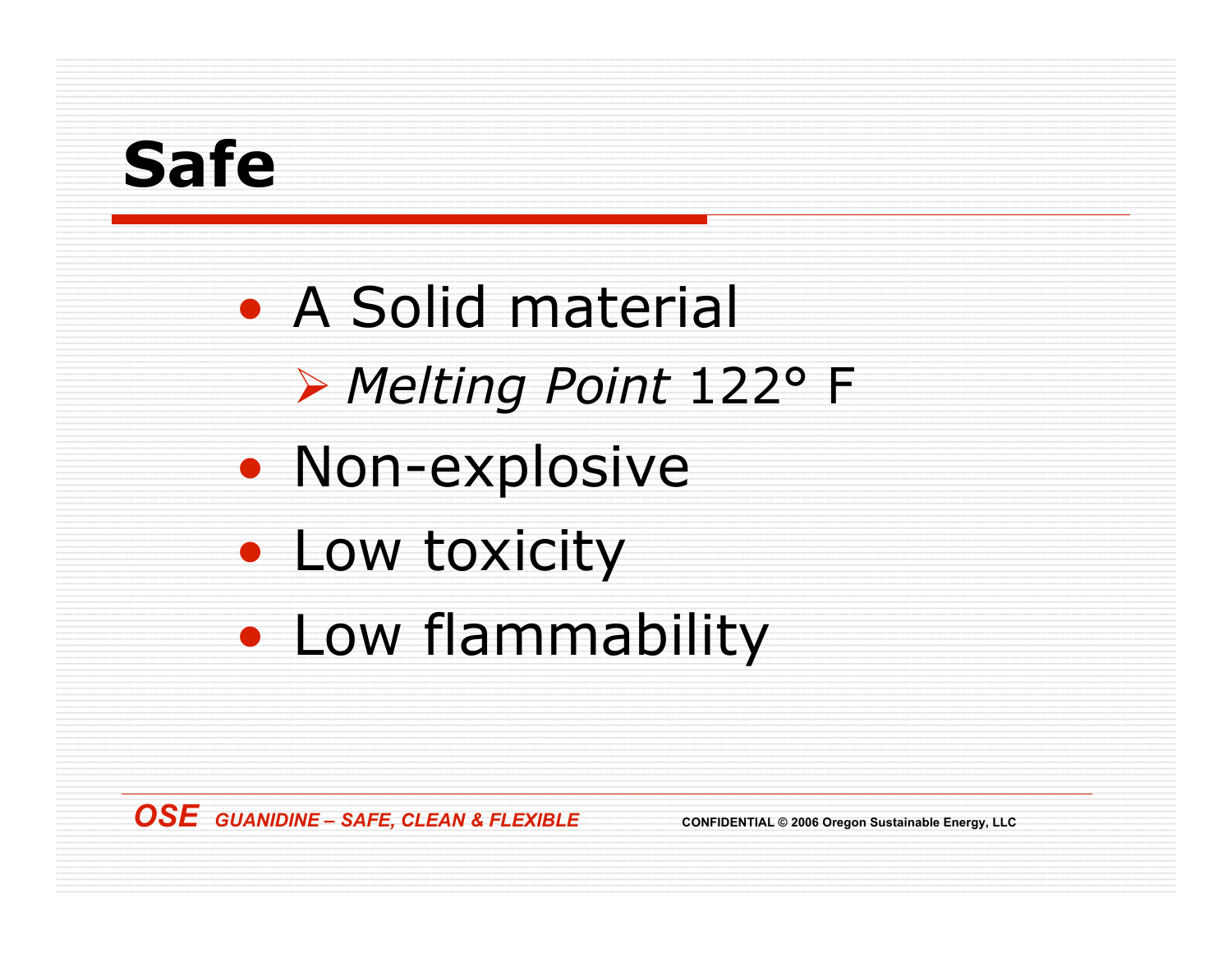#### **Clean**

#### • Fresh Water Electrolysis

- ! *CO2 neutral*
- ! *CO2 captures 1 and releases 1*
- Salt Water Electrolysis
	- ! *For each ton of Guanidine*
	- **► Captures 4.4 tons of CO<sub>2</sub>**
	- **► Sequesters 3.4 tons of CO<sub>2</sub>**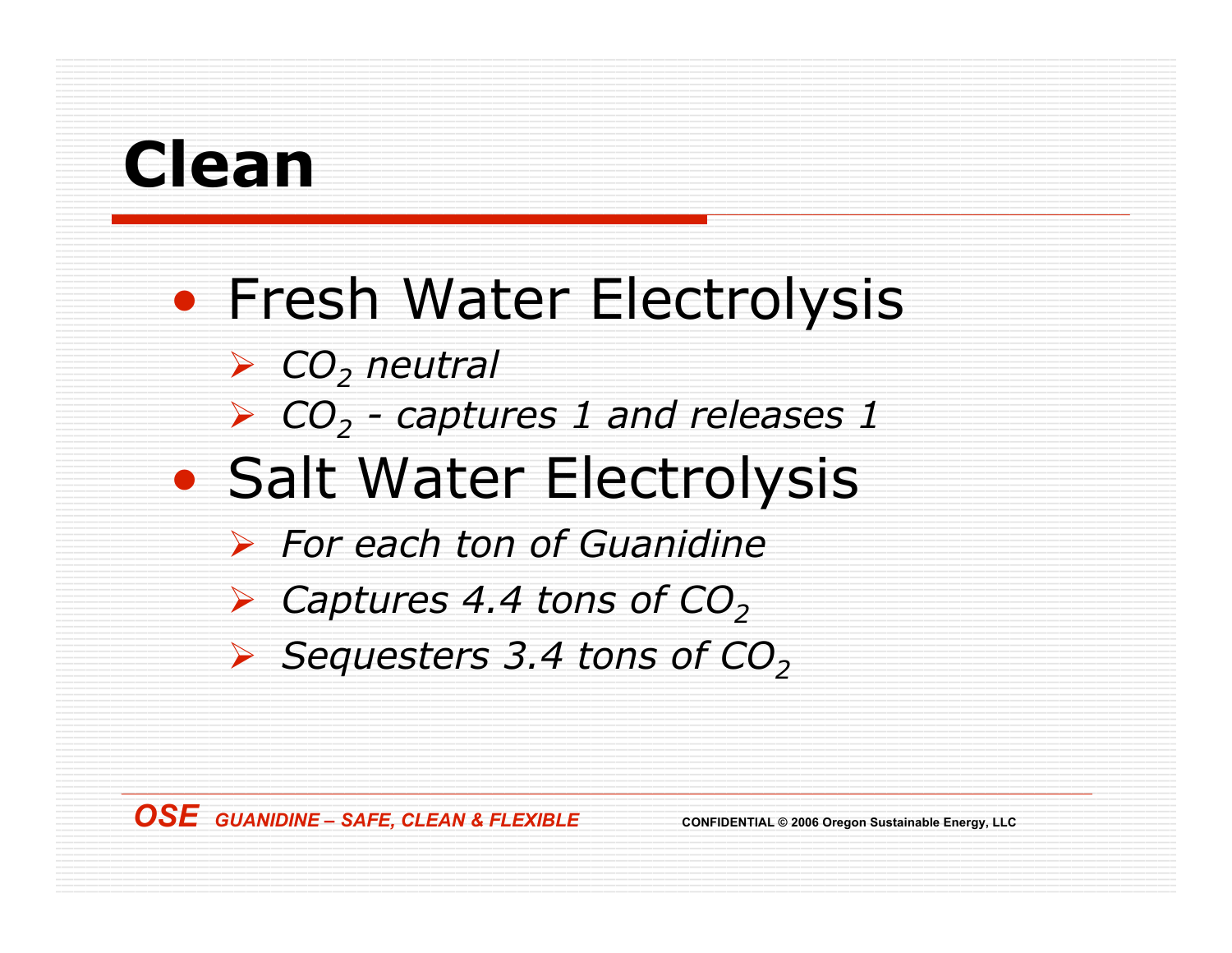#### **Flexible**

### • Storage and Distribution ! *Existing systems*

- A Pure Fuel
	- ! *Solid or liquid*
	- ! *High energy density*
- Blended
	- ! *Soluble in water or ethanol*
	- ! *G11 – replace gasoline in E85*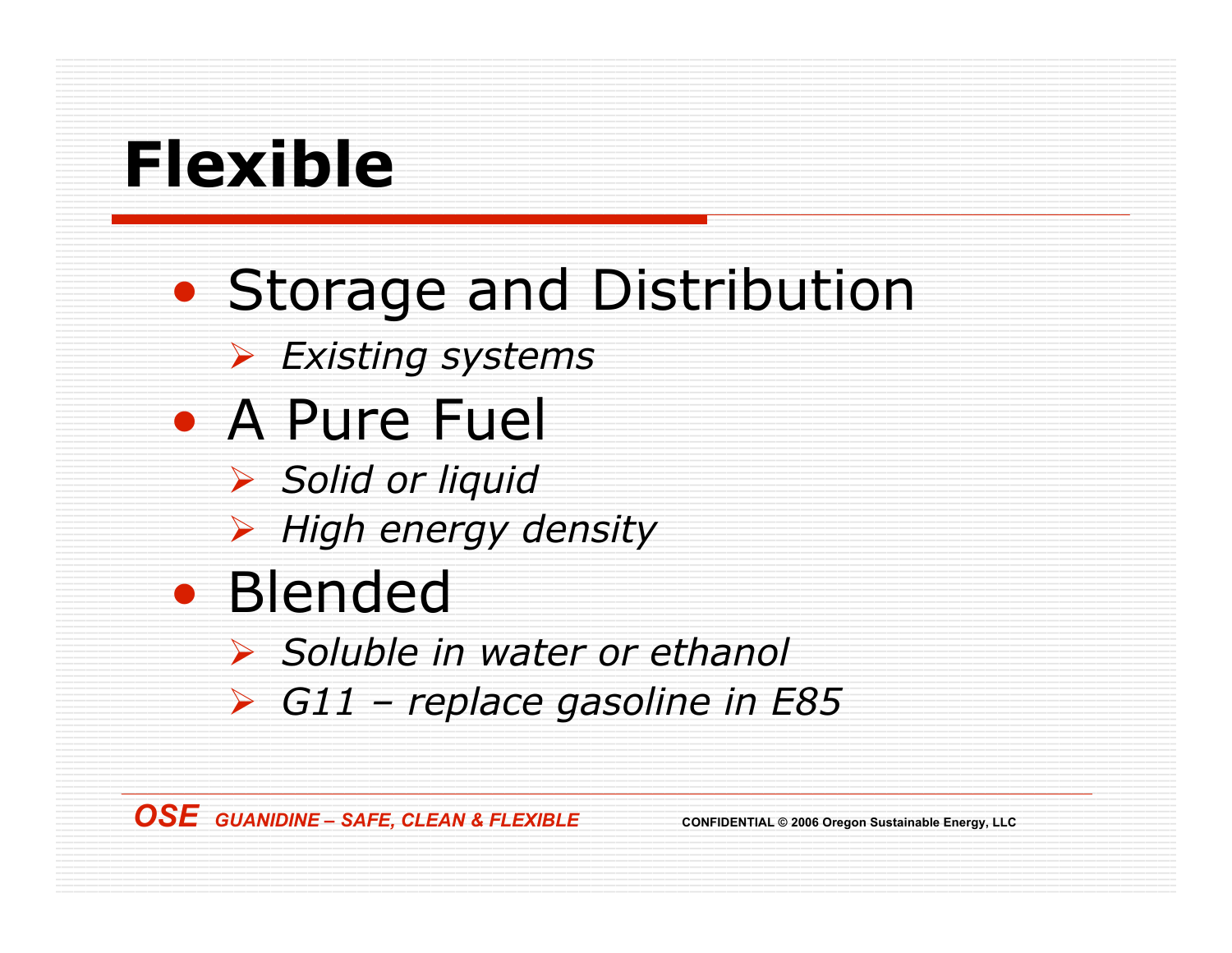#### **Some Advantages**

#### • Specific Energy

! *3.58 kWhr/kg*

*2015 FreedomCar Target - 3.0 kWhr/kg*

#### • Effective Energy Density

- ! *4.7 kWhr/L*
- ! *Ammonia - 3.5 kWhr/L*

#### • Urea Eutectic Mixture

- ! *Easy to Handle*
- ! *Low M.P. ~30° C*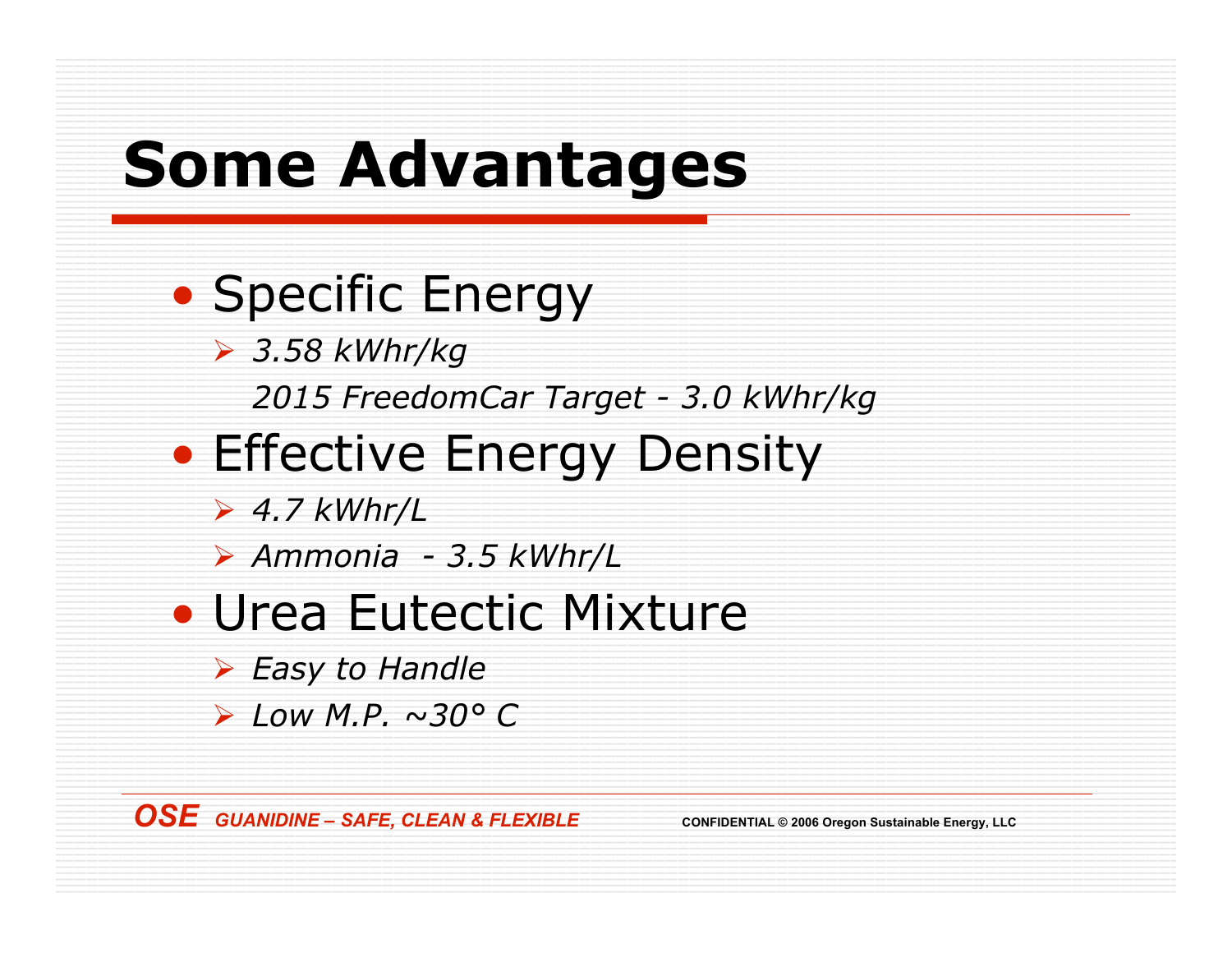#### **Guanidine: History**

- 1861
	- ! *Chemistry published*
- 1866
	- ! *Hydrolysis demonstrated*
- 1931
	- ! *German patent*
- 1950
	- ! *American Cyanamid Co*
- 1963
	- ! *Monsanto patent*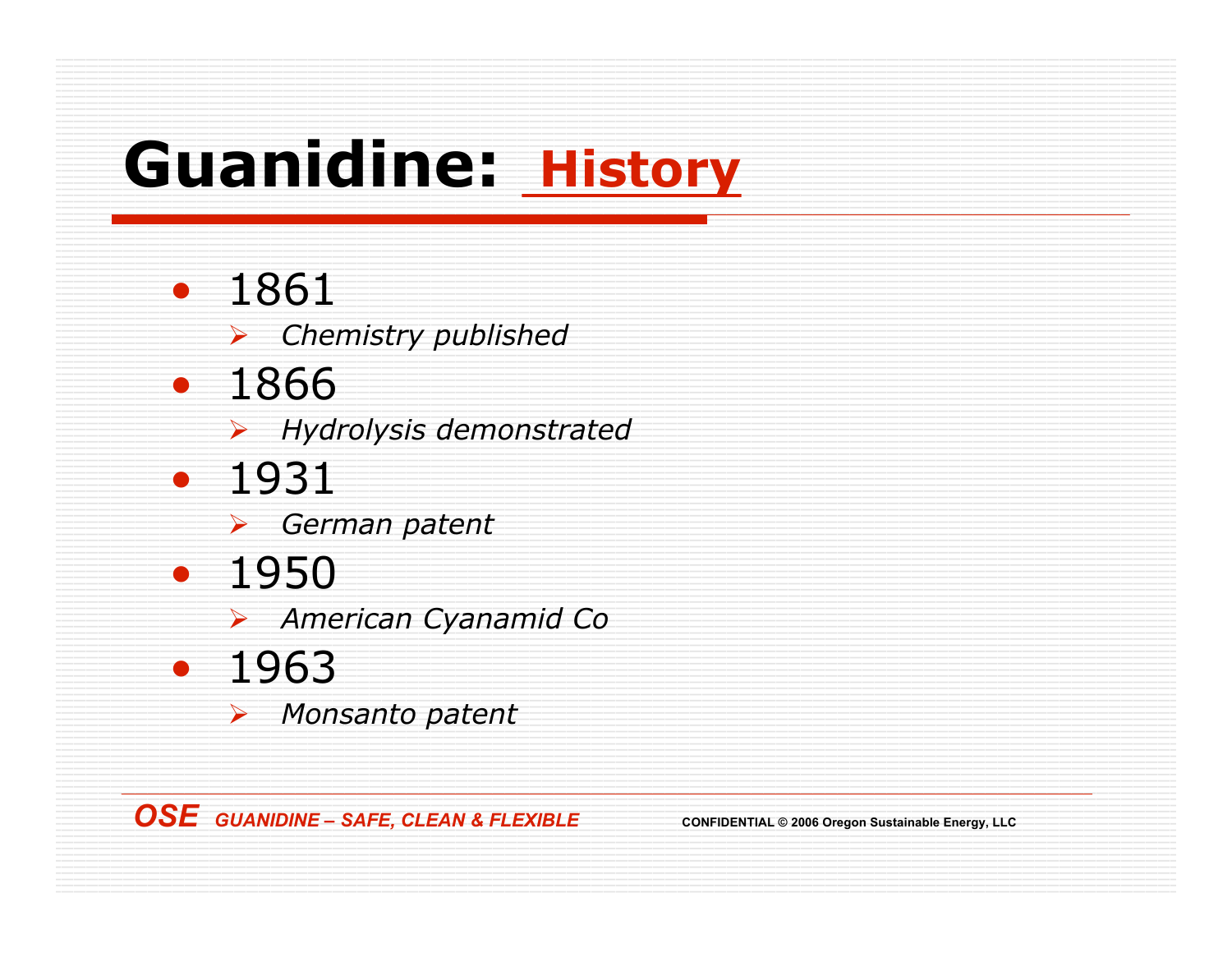#### **Guanidine:** *A Fuel*

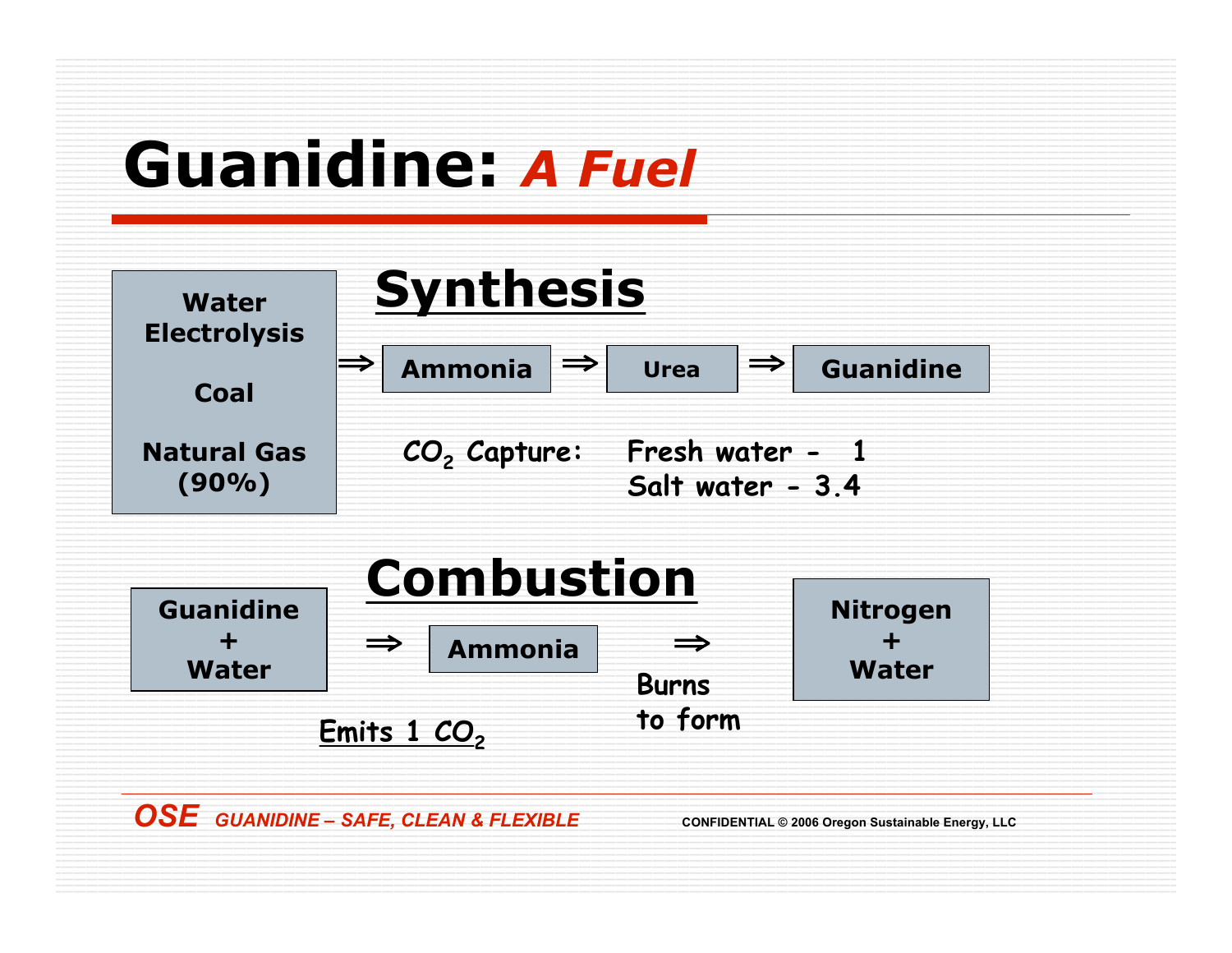#### **Ammonia Fuel Paths**

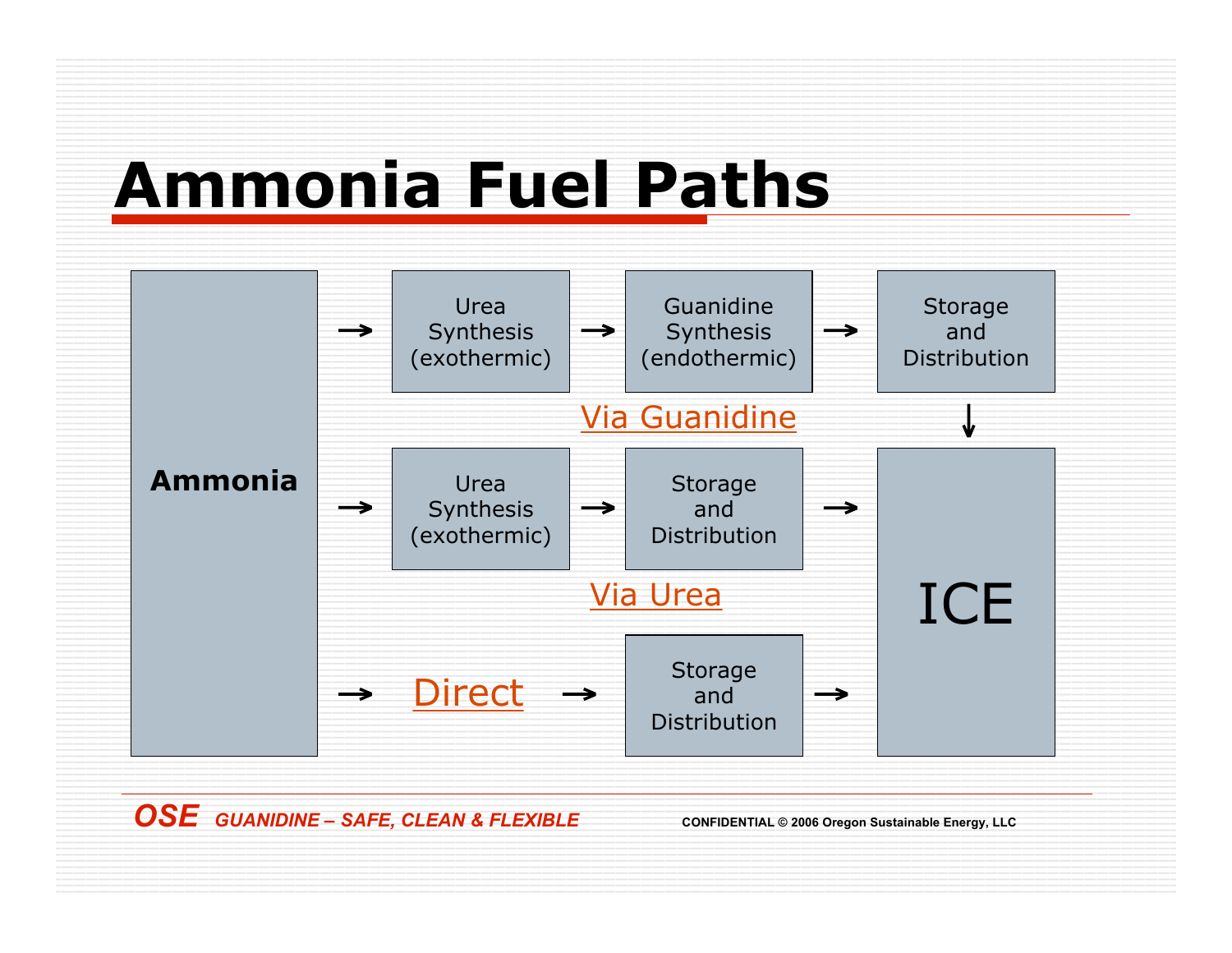#### **Guanidine Synthesis**



 $2 H2O \Rightarrow 2H2+O2$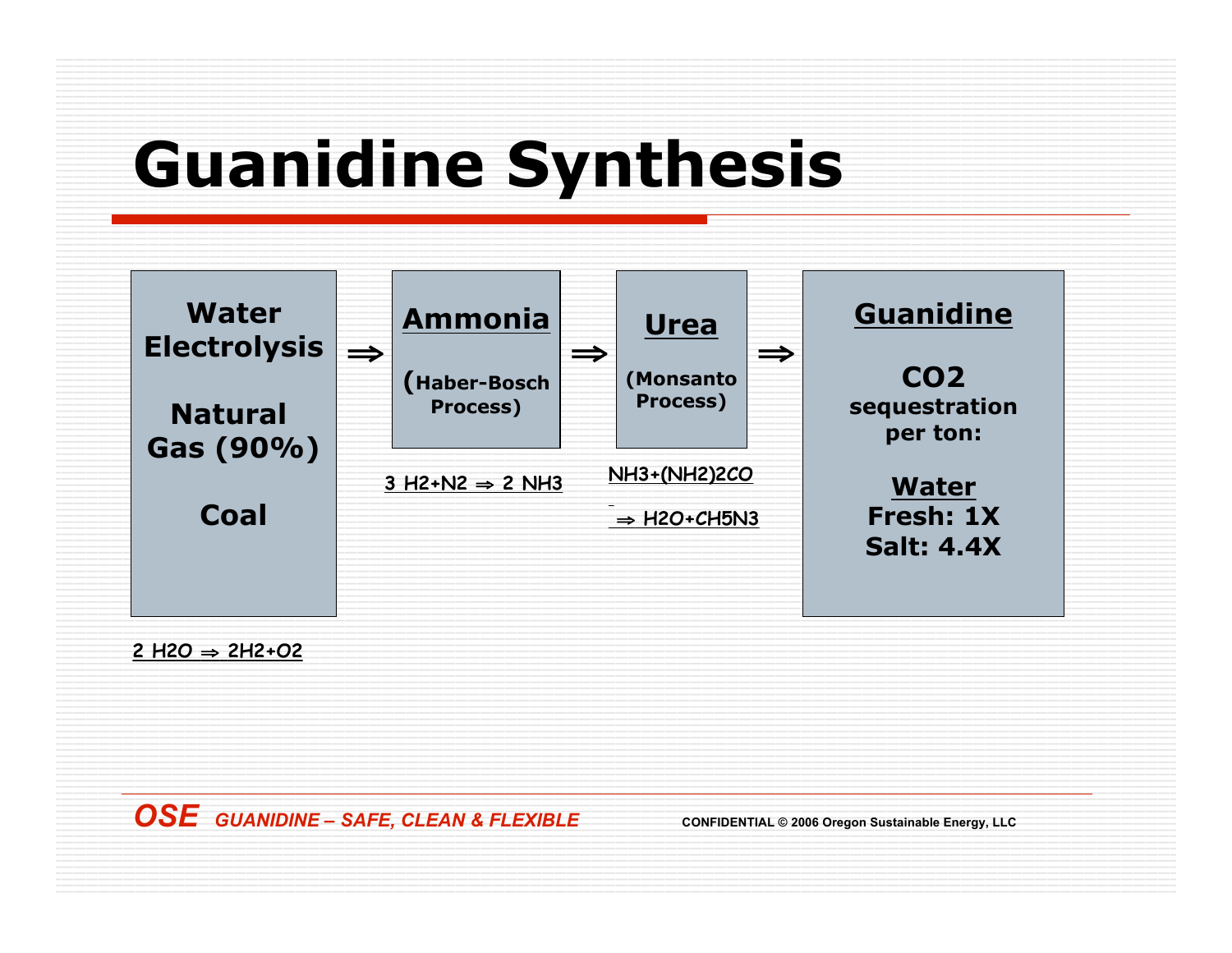# **Energy Densities**

**Guanidine\***

Guanidine has over 6X the energy density of hydrogen stored in 10,000 psi gas tanks. \*Assumes using waste heat and exhaust water

From:

J. Milliken, Grand Challenge for Basic and Applied Research in Hydrogen Storage, June 2003

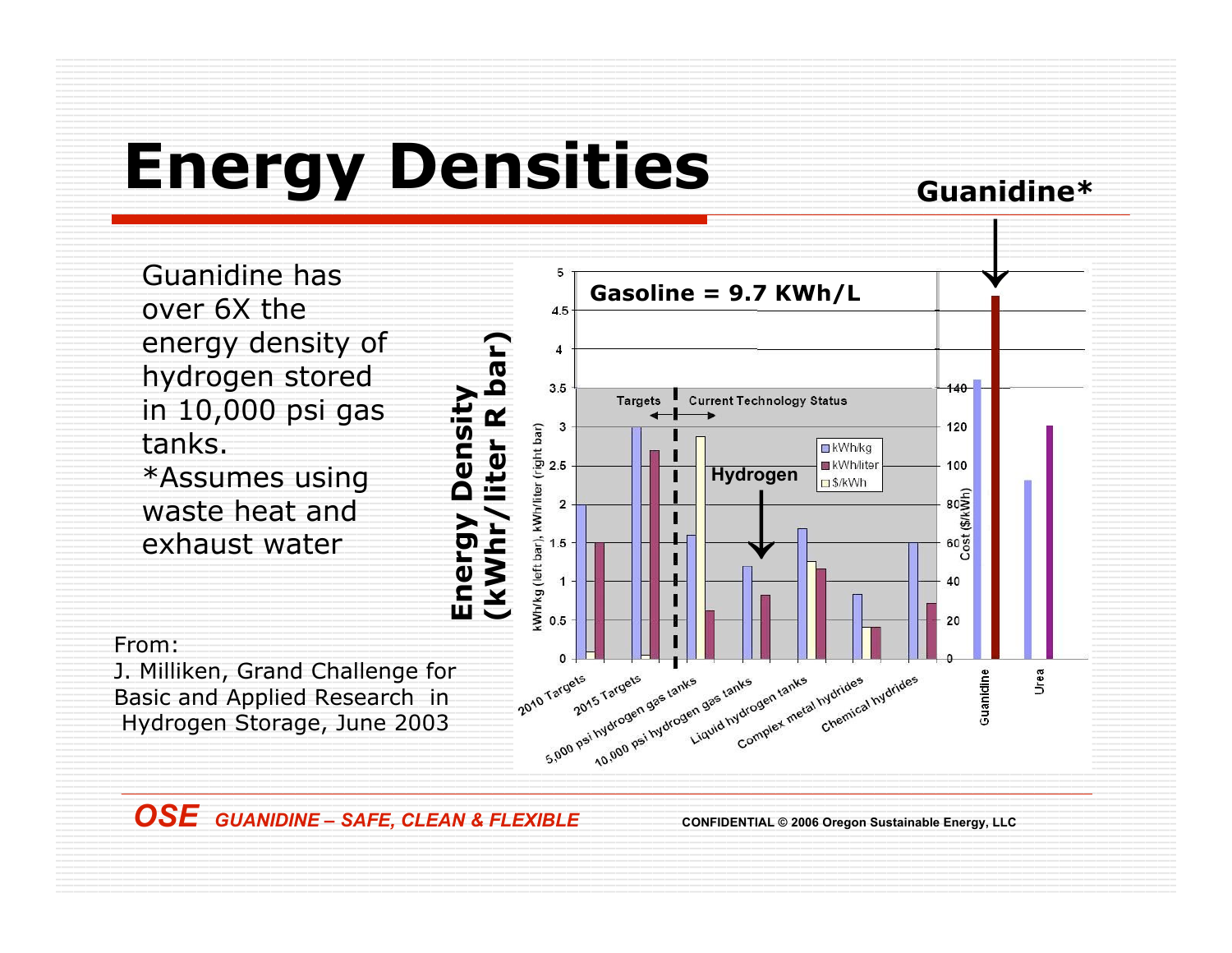### **Fuel Comparison**

| <u> Property</u>                 | Guanidine         | <b>Urea</b>     | Ammonia                 | <b>Hydrogen</b>                |                                     |
|----------------------------------|-------------------|-----------------|-------------------------|--------------------------------|-------------------------------------|
| <b>Energy</b><br>Density         | 4.7<br>kWhr/L     | 3.0<br>kWhr/L   | 3.5<br>kWhr/L           | $0.8$ kWhr/L<br>@10,000<br>psi | 2015<br><b>FreedomCar</b><br>Target |
| <b>Specific</b><br><b>Energy</b> | 3.58<br>kWhr/kg   | 2.35<br>kWhr/kg | 5.2<br>kWhr/kg          | 1.2<br>kWhr/kg                 | 3.0<br>kWhr/kg                      |
| $H:C$ Ratio $*$                  | 9:1               | 6:1             |                         |                                |                                     |
| <b>Safety</b>                    | Good              | Excellent       | Poor                    | Poor                           |                                     |
| <b>Storage</b>                   | Solid<br>(MP 50C) | Solid           | Gas<br>$(\sim\!10$ bar) | Gas<br>(5-10 K psi)            |                                     |
| Distribution                     | Easy              | Easy            | <b>Difficult</b>        | Expensive                      |                                     |
| Water<br><b>Solubility</b>       | Infinite          | .05 kg/l        |                         |                                |                                     |
| Ethanol<br><b>Solubility</b>     | Infinite          | $1$ kg/l        |                         |                                |                                     |
| Toxicity                         | Low               | Low             | High                    | None                           |                                     |

 $\overline{OSE}$  *GUANIDINE – SAFE, CLEAN & FLEXIBLE* **CONFIDENTIAL** © 2006 Oregon Sustainable Energy, LLC

\* When burned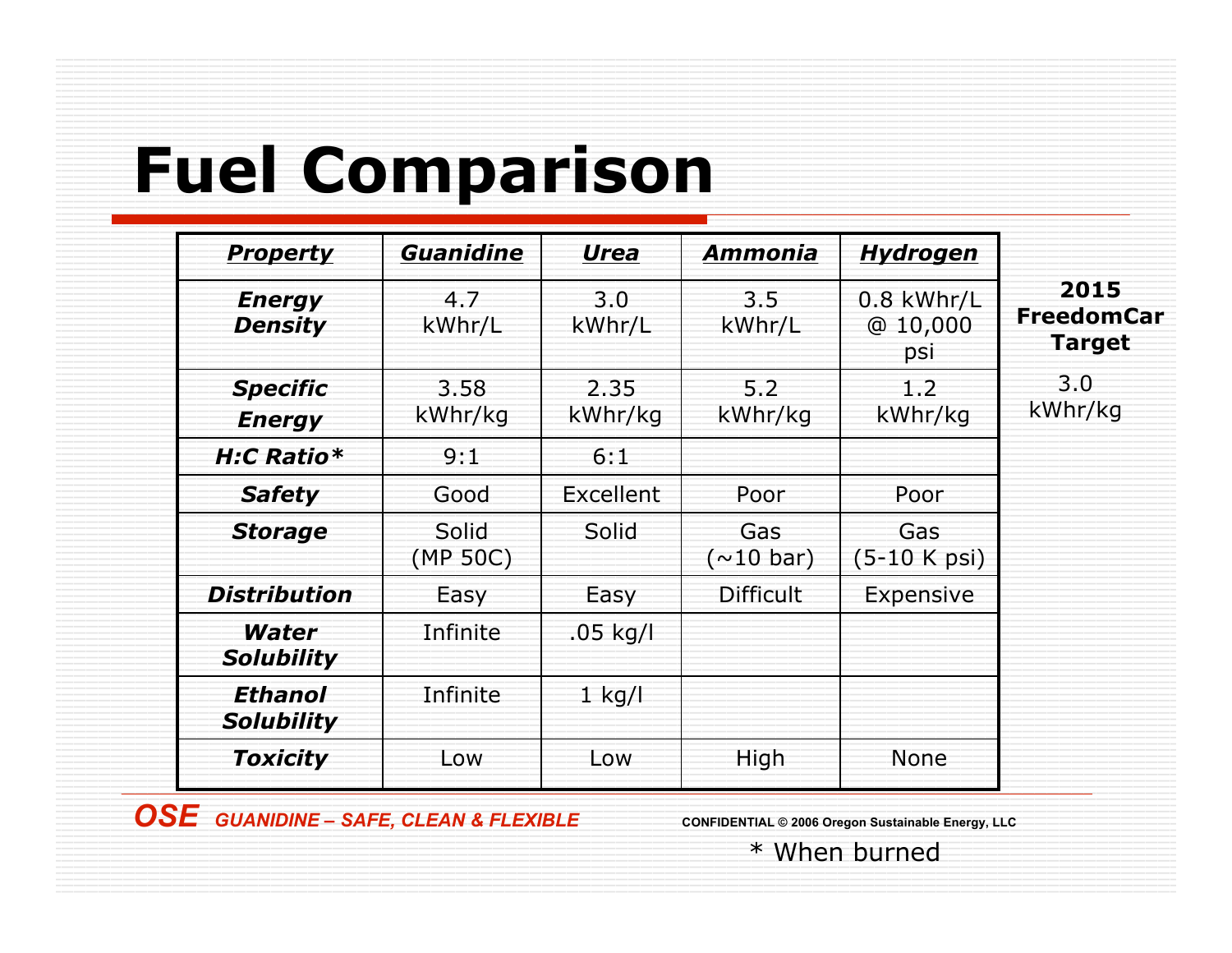

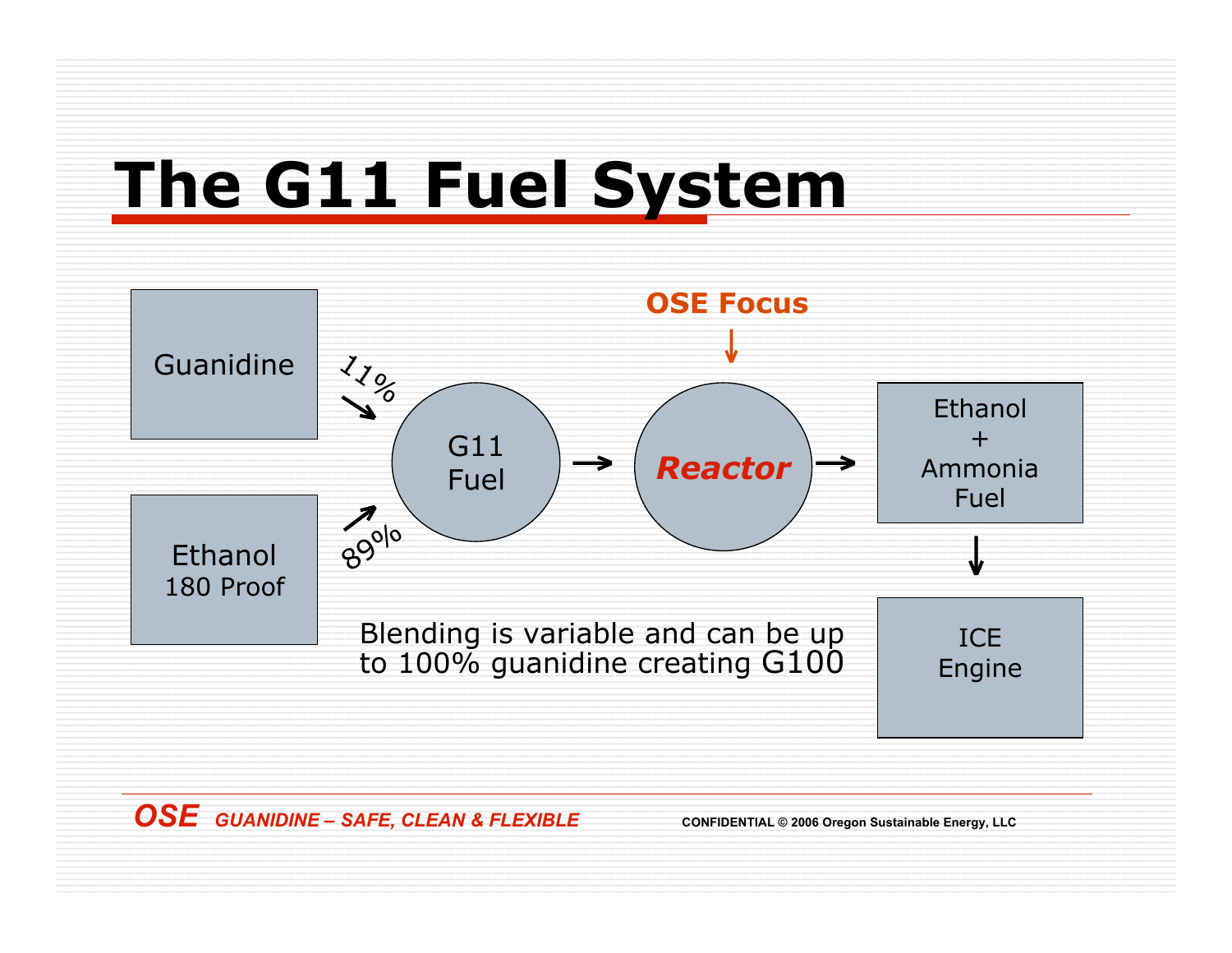#### *G-Reactor***™**

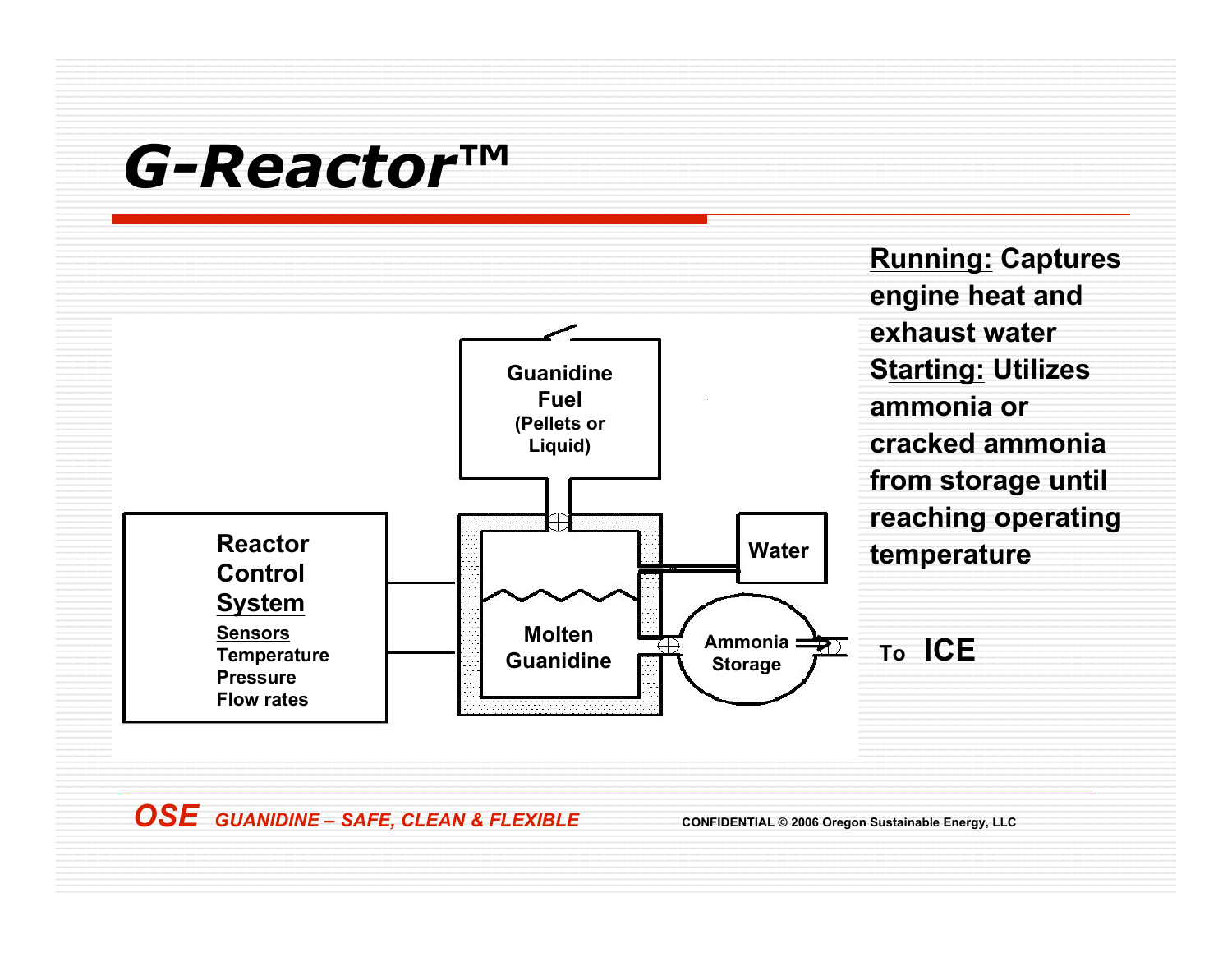#### **Guanidine:** *An ICE*